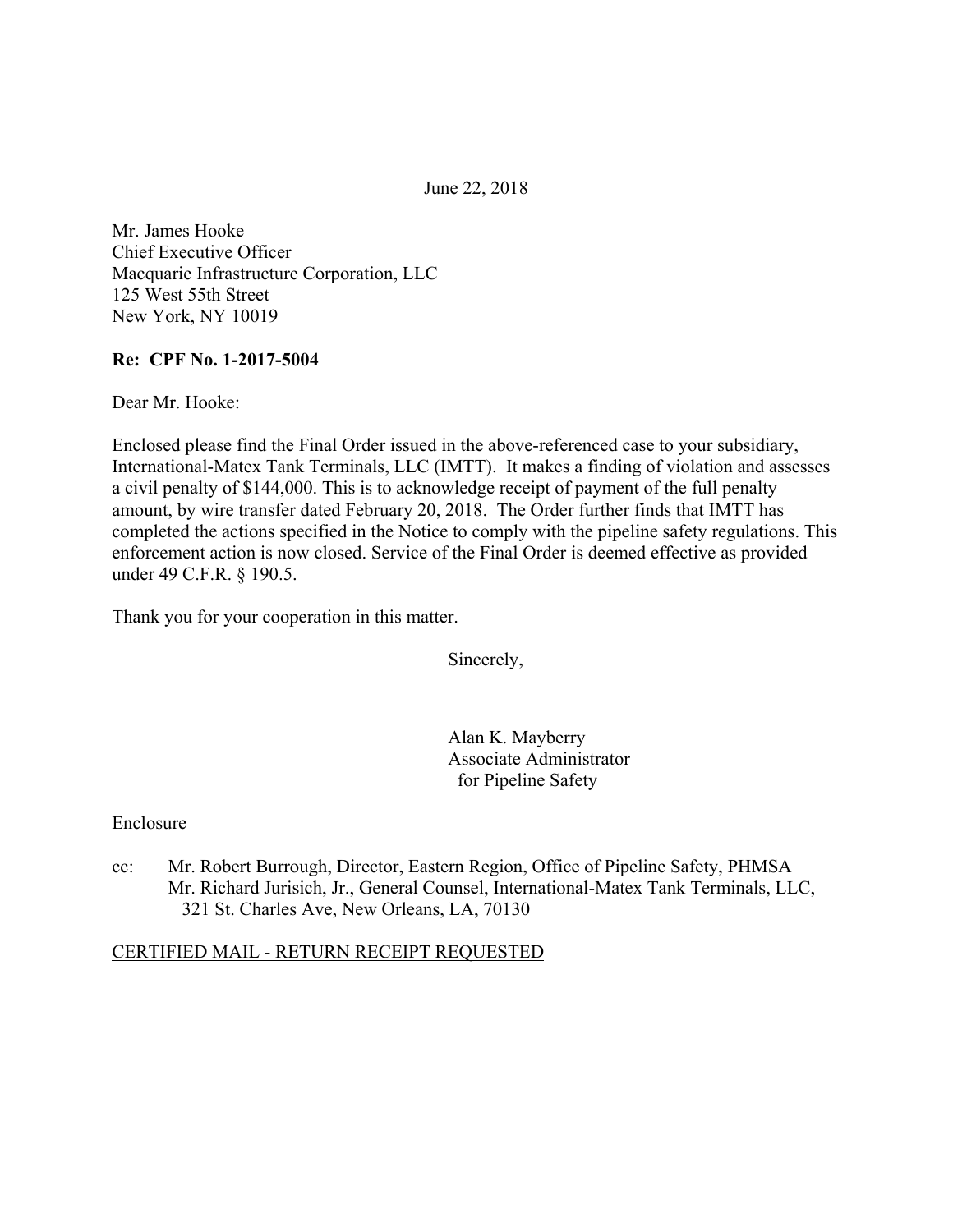### **U.S. DEPARTMENT OF TRANSPORTATION PIPELINE AND HAZARDOUS MATERIALS SAFETY ADMINISTRATION OFFICE OF PIPELINE SAFETY WASHINGTON, D.C. 20590**

**)**

 **)**

**)**

**In the Matter of )**

**International-Matex Tank Terminals, LLC, ) CPF No. 1-2017-5004 a subsidiary of Macquarie Infrastructure ) Corporation, LLC, )** 

**\_\_\_\_\_\_\_\_\_\_\_\_\_\_\_\_\_\_\_\_\_\_\_\_\_\_\_\_\_\_\_\_\_\_\_\_\_\_\_\_\_\_)** 

 $\mathcal{L} = \{ \mathcal{L} \}$ 

**Respondent. )** 

 $\overline{a}$ 

### **FINAL ORDER**

On February 26, 2016, and August 16, 2016, pursuant to 49 U.S.C. § 60117, representative of the Pipeline and Hazardous Materials Safety Administration (PHMSA), Office of Pipeline Safety (OPS), conducted an onsite investigation into an accident involving International-Matex Tank Terminals, LLC (IMTT or Respondent), in Bayonne, New Jersey. The accident occurred on IMTT's 16-inch Packards to Curries pipeline within the IMTT-Bayonne Terminal, located in Hudson County, New Jersey. IMTT operates 620 tanks with a total of 16 million barrels of capacity of refined petroleum products at its facility in Bayonne, New Jersey.<sup>1</sup>

As a result of the investigation, the Director, Eastern Region, OPS (Director), issued to Respondent, by letter dated December 21, 2017, a Notice of Probable Violation, Proposed Civil Penalty, and Proposed Compliance Order (Notice). In accordance with 49 C.F.R. § 190.207, the Notice proposed finding that IMTT had violated 49 C.F.R. § 195.250 and proposed assessing a civil penalty of \$144,000 for the alleged violation. The Notice also proposed ordering Respondent to take certain measures to correct the alleged violation.

After requesting and receiving an extension of time to respond, Respondent paid the proposed civil penalty of \$144,000 by wire transfer on February 20, 2018. The company did not contest the allegation of violation or the proposed compliance order. In accordance with 49 C.F.R. § 190.208(a)(1), such payment authorizes the Associate Administrator to make a finding of violation and to issue this final order.

## **FINDING OF VIOLATION**

In its Response, IMTT did not contest the allegation in the Notice that it violated 49 C.F.R. Part 195, as follows:

 <sup>1</sup> *See* https://www.imtt.com/bayonne-new-jersey/ (last accessed May 3, 2018).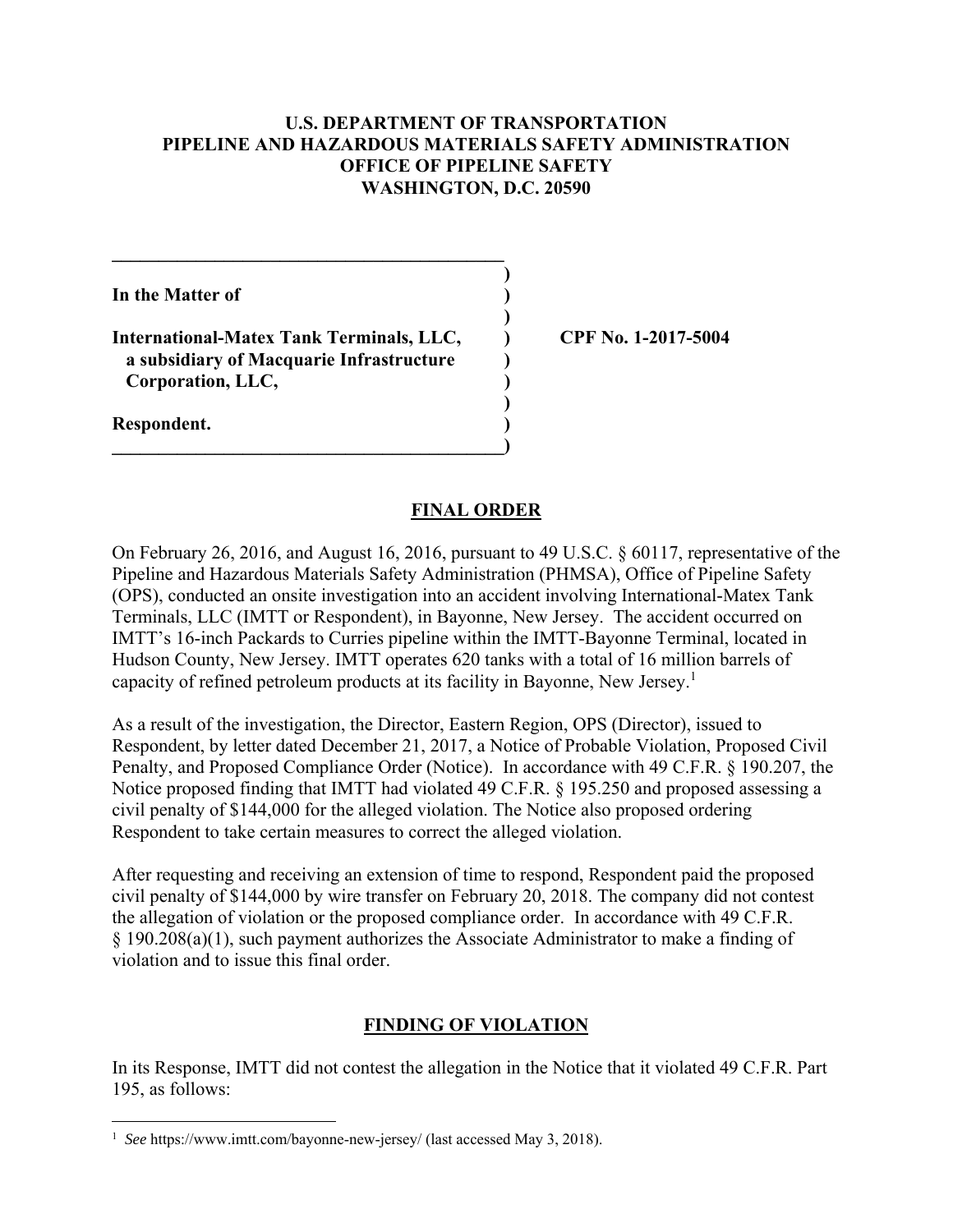**Item 1:** The Notice alleged that Respondent violated 49 C.F.R. § 195.250, which states:

#### **§195.250 Clearance between pipe and underground structures.**

 less than 2 inches (51 millimeters). However, where 12 inches (305 millimeters) of clearance is impracticable, the clearance may be reduced if Any pipe installed underground must have at least 12 inches (305 millimeters) of clearance between the outside of the pipe and the extremity of any other underground structure, except that for drainage tile the minimum clearance may be less than 12 inches (305 millimeters) but not adequate provisions are made for corrosion control.

The Notice alleged that Respondent violated 49 C.F.R. § 195.250 by failing to maintain at least 12 inches (305 millimeters) of clearance between the outside of the pipe and the extremity of any other underground structure. Specifically, the Notice alleged that IMTT replaced a segment of the 16-inch Packards to Currie pipeline, but failed to maintain at least 12 inches of clearance between the outside of the pipeline and a section of steel sheet piling that was used during construction.

Respondent did not contest this allegation of violation. Accordingly, based upon a review of all of the evidence, I find that IMTT violated 49 C.F.R. § 195.250 by failing to maintain at least 12 inches (305 millimeters) of clearance between the outside of the pipe and the extremity of any other underground structure.

This finding of violation will be considered a prior offense in any subsequent enforcement action taken against Respondent.

### **ASSESSMENT OF PENALTY**

Under 49 U.S.C. § 60122, Respondent is subject to an administrative civil penalty not to exceed \$200,000 per violation for each day of the violation, up to a maximum of \$2,000,000 for any related series of violations.<sup>2</sup> In determining the amount of a civil penalty under 49 U.S.C. § 60122 and 49 C.F.R. § 190.225, I must consider the following criteria: the nature, circumstances, and gravity of the violation, including adverse impact on the environment; the degree of Respondent's culpability; the history of Respondent's prior offenses; and any effect that the penalty may have on its ability to continue doing business; and the good faith of Respondent in attempting to comply with the pipeline safety regulations. In addition, I may consider the economic benefit gained from the violation without any reduction because of subsequent damages, and such other matters as justice may require. The Notice proposed a total civil penalty of \$144,000 for the violation cited above.

**Item 1:** The Notice proposed a civil penalty of \$144,000 for Respondent's violation of 49 C.F.R. § 195.250, for failing to maintain at least 12 inches of clearance between the outside of the pipe and the extremity of any other underground structure. IMTT neither contested the allegation nor presented any evidence or argument justifying reduction or elimination of the

 2 These amounts are adjusted annually for inflation. *See, e.g.*, Pipeline Safety: Inflation Adjustment of Maximum Civil Penalties, 82 Fed. Reg. 19325 (April 27, 2017).